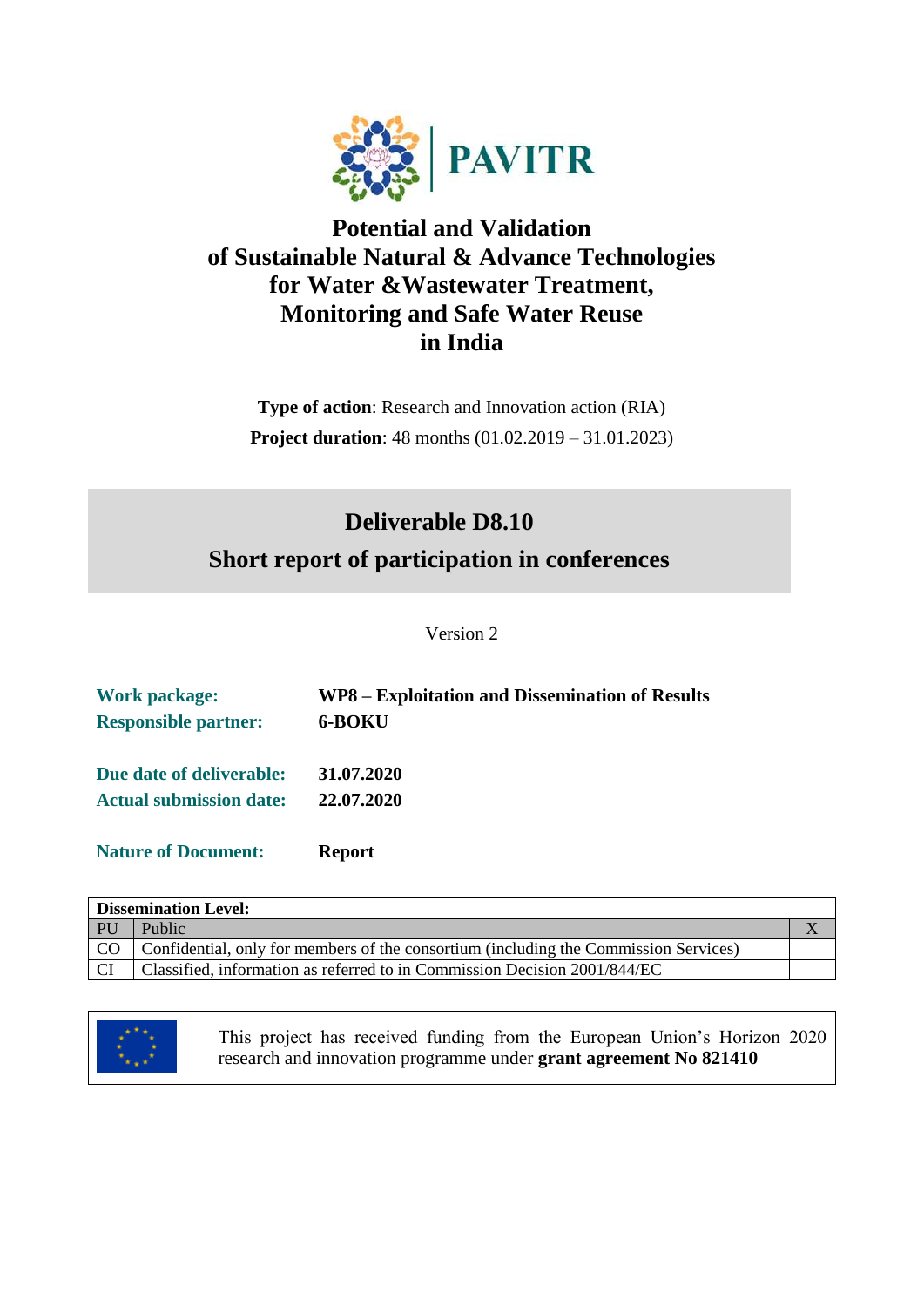

## **Document change history**

| <b>Version</b> | Date       | <b>Author</b>              | <b>Description</b>    |
|----------------|------------|----------------------------|-----------------------|
| v l            | 14.7.2020  | <b>BOKU</b> (Langergraber) | 1st draft             |
| v1.1           | 15.07.2020 | TTZ (Shrestha)             | Review of $1st$ draft |
| V2             | 22.07.2020 | <b>BOKU</b> (Langergraber) | Final                 |
|                |            |                            |                       |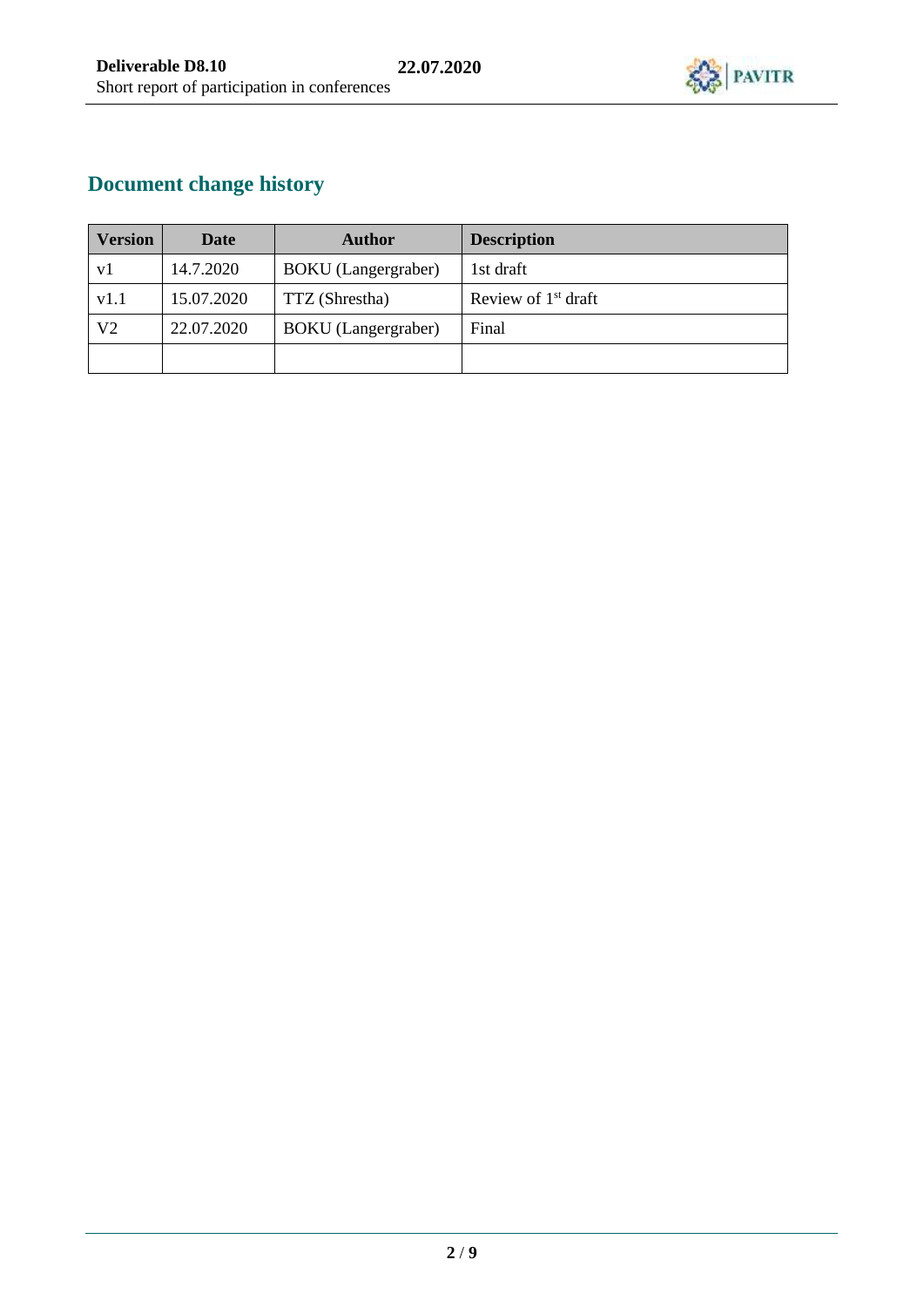

## **Table of Contents**

| 3. |                                                                                    |  |
|----|------------------------------------------------------------------------------------|--|
|    | 3.1. Workshop at the IWA Water and Development Congress & Exhibition, Colombo (Sri |  |
|    |                                                                                    |  |
|    | 4.1. Workshop proposal for the IWA Water Reuse conference, Chennai (India)7        |  |
|    |                                                                                    |  |
|    |                                                                                    |  |
|    |                                                                                    |  |
|    |                                                                                    |  |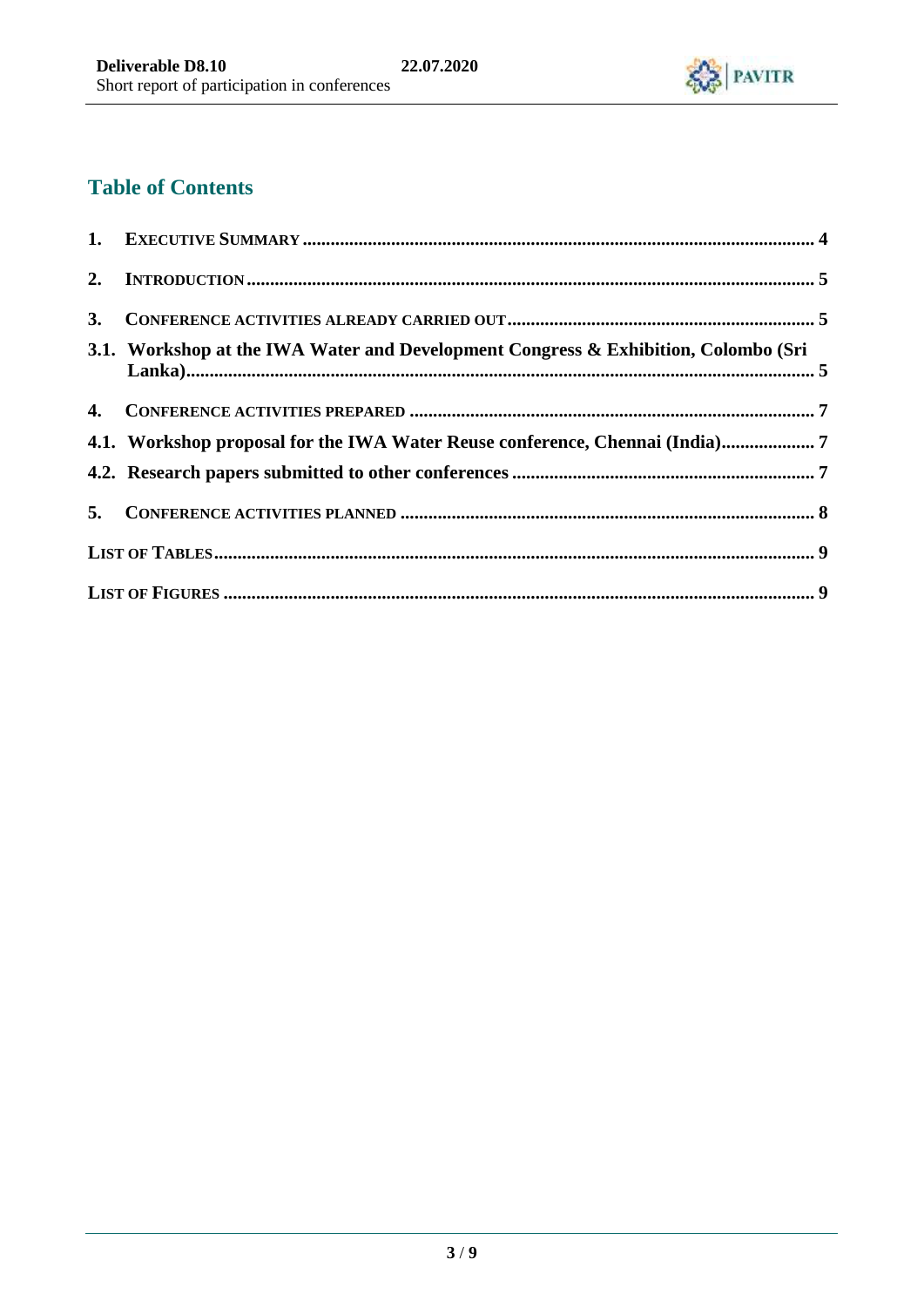

## **1. Executive Summary**

The main aim of the PAVITR project is to validate, develop and deploy cost-effective  $\&$  sustainable solutions to tackle water challenges and ensure the provision of safe water reuse, rejuvenate water quality of rivers, and restore degraded ecosystems in India.

The current deliverable D8.10 "Short report of participation in conferences" reports on PAVITR's activities to disseminate results during the first 18 months of the project, in particular activities related to national and international events that have been already carried out, have been started and are planned, respectively.

The main contribution of PAVITR in relation to international events up to now was the organisation of the workshop "Applying wetland technology in water and sanitation" at the IWA Water and Development Congress & Exhibition (WDCE2019) that was held from  $1<sup>st</sup> - 5<sup>th</sup>$  December 2019 in Colombo, Sri Lanka.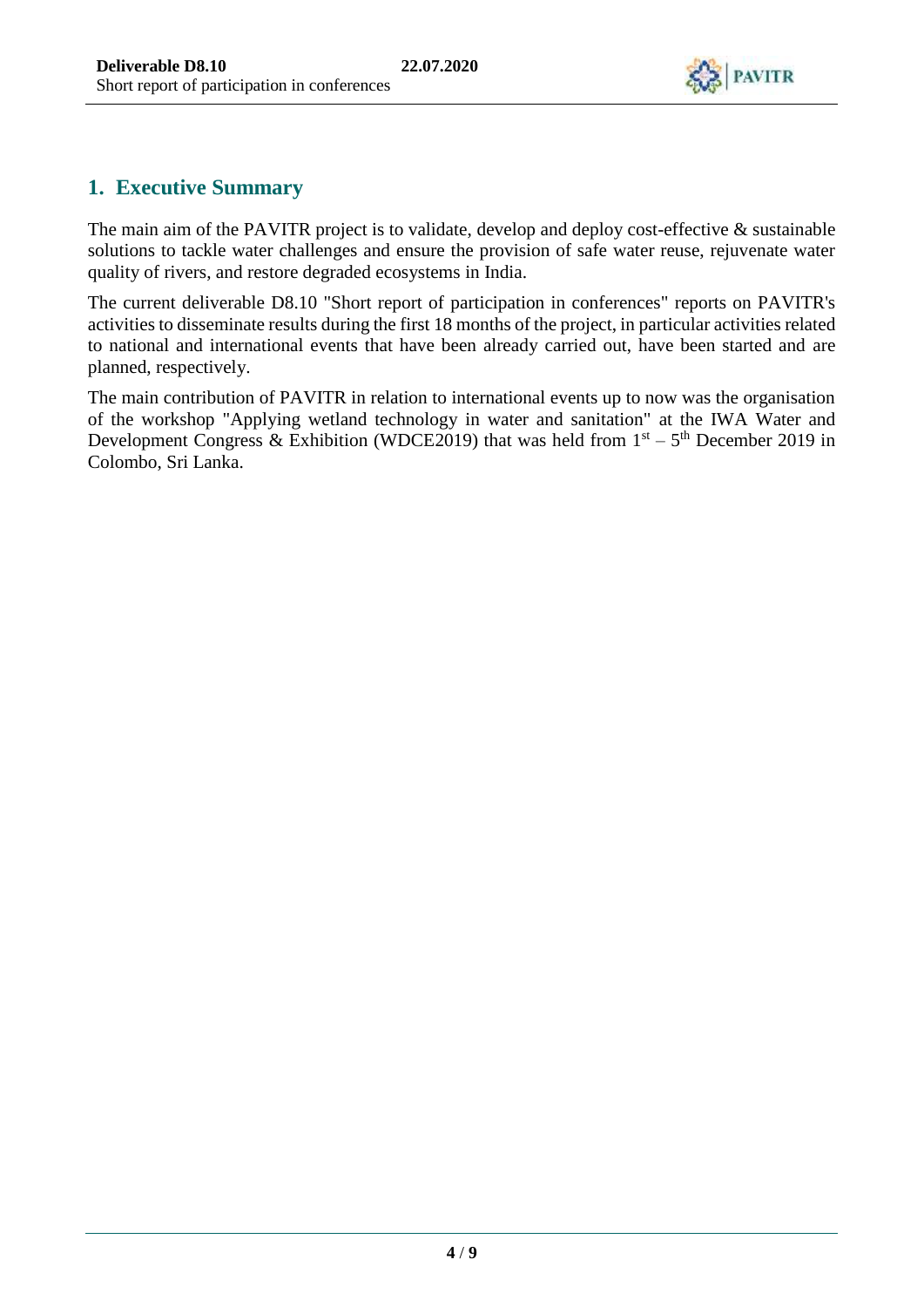

## **2. Introduction**

PAVITR aims to present results at major national events (e.g. Indian Water Week; Indian Water Works Association Convention; World Water Summit in India) and major international conferences with main focus when held in India or in the neighbouring countries. To facilitate this, we aim to propose workshops and/or side events at these events (in parallel to normal submissions for oral presentations for specific topics).

During the first 18 months, PAVITR already participated in one workshop at a major international conference (IWA WDCE2019) and prepared a proposal for another (i.e. IWA Water Reuse 2021).

In the following we describe PAVITR's conference activities

- that already have been carried out with the first 18 months of the project,
- that have been prepared, and
- that are planned in the future.

### **3. Conference activities already carried out**

#### **3.1. Workshop at the IWA Water and Development Congress & Exhibition, Colombo (Sri Lanka)**

For the IWA Water and Development Congress & Exhibition (WDCE2019) that was held from 1<sup>st</sup> -5<sup>th</sup> December 2019 in Colombo, Sri Lanka, PAVITR proposed a workshop on "Experiences and lessons learned from implementing wetland technology in India". Finally, this proposal was merged with two other proposals to the workshop "*Applying wetland technology in water and sanitation*" that was finally held on 4th December 2019 (**Table 1**).

About 50 participants attended the workshop that was moderated by Guenter Langergraber (BOKU) (**Figure 1**). The workshop focused on different experiences on the use of wetland technology to support water and sanitation services. Following the opening an introduction to wetland technology has been be given by Yaqian Zhao (Xian University of Technology, China) including latest R&D developments. In second part, experiences and lessons from implementing wetland technology in India have been shared by Nadeem Khalil (AMU, India), Guenter Langergraber (BOKU, Austria), Fabio Masi (Iridra, Italy), and Carlos Arias (Arhus University, Denmark). This has been complemented in the third part by insights into co-benefits and trade-offs of using wetland technology from an economic, environmental and social perspective. This included contributions from Andrews Jacob (CDD India), and Katharine Cross (IWA). A panel discussion moderated by Guenter Langergraber (BOKU, Austria) brought together these experiences for exploration of research collaborations and measures needed to boost application of constructed wetland systems.

The presentation of the PAVITR part of the workshop can be downloaded from [https://pavitr.net/index.php/news-and-events/15-events/252-01-12-2019-%E2%80%93-pavitr](https://pavitr.net/index.php/news-and-events/15-events/252-01-12-2019-%E2%80%93-pavitr-workshop-on-treatment-wetlands-in-india-iwa-water-and-development-congress,-1-5-december-2019,-colombo,-sri-lanka.html)[workshop-on-treatment-wetlands-in-india-iwa-water-and-development-congress,-1-5-december-](https://pavitr.net/index.php/news-and-events/15-events/252-01-12-2019-%E2%80%93-pavitr-workshop-on-treatment-wetlands-in-india-iwa-water-and-development-congress,-1-5-december-2019,-colombo,-sri-lanka.html)[2019,-colombo,-sri-lanka.html](https://pavitr.net/index.php/news-and-events/15-events/252-01-12-2019-%E2%80%93-pavitr-workshop-on-treatment-wetlands-in-india-iwa-water-and-development-congress,-1-5-december-2019,-colombo,-sri-lanka.html)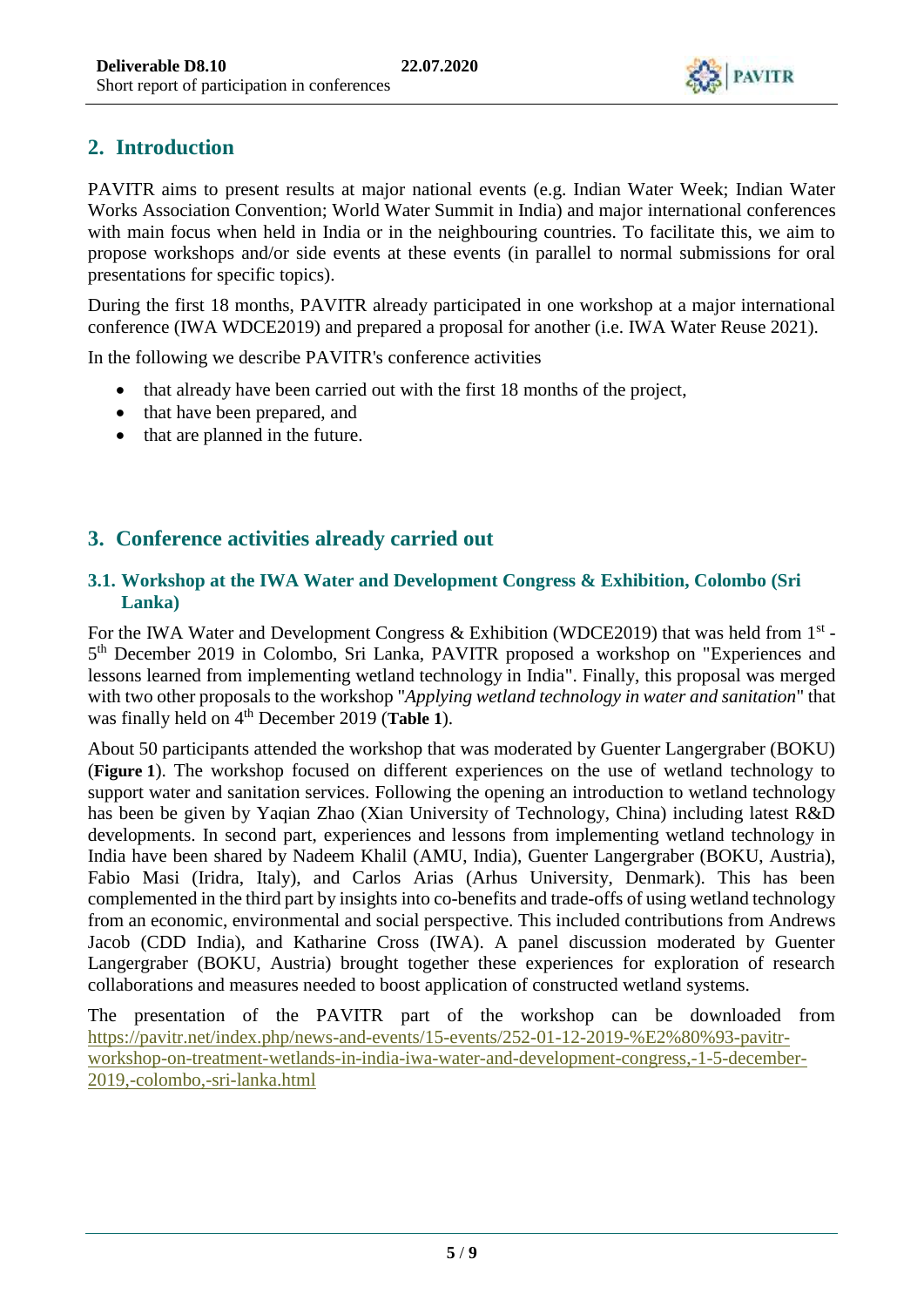

**Table 1**: Program of the workshop "*Applying wetland technology in water and sanitation*" at the IWA WDCE2019 Colombo.

| <b>Time</b>     | <b>Topic</b>                                                                            | Speaker/moderator              |
|-----------------|-----------------------------------------------------------------------------------------|--------------------------------|
| $15:30 - 15:35$ | <b>Welcome and introduction</b>                                                         | Guenter Langergraber (Austria) |
| $15:35 - 15:50$ | <b>Introduction on wetland technology</b>                                               | Yaqian Zhao (PR China)         |
|                 | Main types and examples from China                                                      |                                |
| $15:50 - 16:10$ | <b>Experiences and lessons learned from implementing</b><br>wetland technology in India |                                |
|                 | Experiences from the EU FP7 project SWINGS                                              | Nadeem Khalil (India)          |
|                 | Experiences from the EU FP7 project NaWaTech                                            | Guenter Langergraber (Austria) |
|                 | Challenges designing and implementing treatment<br>wetlands in India                    | Fabio Masi (Italy)             |
|                 | Future activities (EU H2020 project PAVITR)                                             | Carlos Arias (Denmark)         |
| $16:10 - 16:30$ | Co-benefits of wetland technology                                                       | 2 speakers                     |
| $16:30 - 16:55$ | Panel discussion on the use of wetland technology in<br>developing economies            | Guenter Langergraber (Austria) |
|                 | Fabio Masi (Iridria, Italy); Chair, IWA TG<br>"Sanitation for and by Nature"            |                                |
|                 | Nadeem Khalil (AMU, India); Coordinator H2020<br>PAVITR project                         |                                |
|                 | Yaqian Zhao (Xian University, PR China)                                                 |                                |
|                 | Andrews Jacobs (CDD, India)                                                             |                                |
| $16:55 - 17:00$ | Summary and closing                                                                     | Katharine Cross (IWA)          |



**Figure 1**: Participants (left) and presenters (right) of the workshop "Applying wetland technology in water and sanitation". Presenters (from left to right): Andrews Jacob, Nadeem Khalil, Yaqian Zhao, Katharine Cross, Fabio Masi, Carlos Arias and Guenter Langergraber.

A report on the workshop (that included also a report on the PAVITR consortium meeting in Aligarh the week before) was also published in February 2020 in the Newsletter No.54 of the IWA Specialist Group on Wetland Systems for Water Pollution Control.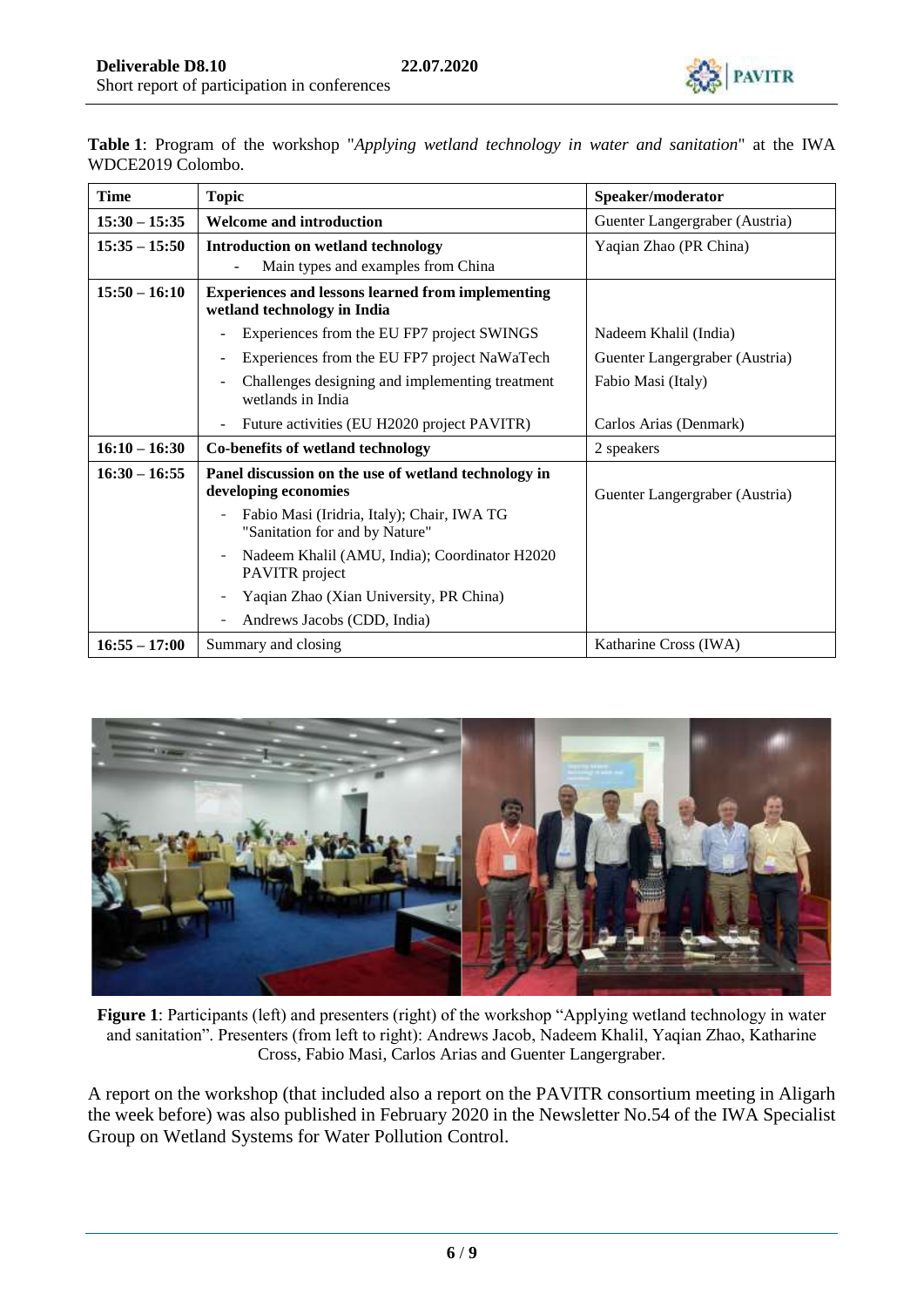

### **4. Conference activities prepared**

#### **4.1. Workshop proposal for the IWA Water Reuse conference, Chennai (India)**

PAVITR submitted a workshop proposal to the "*Novel and Innovative Solutions for Safe Water Reuse in India*" for the 13<sup>th</sup> IWA International Conference on Water Reclamation and Reuse that was planned to be held form  $13<sup>th</sup> - 17<sup>th</sup>$  January 2021 in Chennai, India.

**Table 2** shows the proposal of the program for the workshop that was submitted on 13<sup>th</sup> May 2020. After submission of the workshop proposal, the conferences organisers announced that the conference will be postponed to  $16<sup>th</sup> - 20<sup>th</sup>$  January 2022 due to the pandemic. PAVITR plans to resubmit the proposal for the 2022 conference.

**Table 2**: Proposal of the program for the workshop "*Novel and Innovative Solutions for Safe Water Reuse in India*" submitted to the IWA Water Reuse conference Chennai.

| <b>Topic</b>                                                                                                                                                             | Speaker/moderator                                                                                                 |  |
|--------------------------------------------------------------------------------------------------------------------------------------------------------------------------|-------------------------------------------------------------------------------------------------------------------|--|
| Overview of engineered wetlands & NBS in India                                                                                                                           | Dr. Girish Pophali (NEERI, India)                                                                                 |  |
| Experiences 1 – Wetland research in the NaWaTech<br>project                                                                                                              | Dr. Günter Langergraber (BOKU Vienna, Austria)                                                                    |  |
| <b>Experiences 2 – Development of Innovative Wetlands in</b><br>Dr. Nadeem Khalil (AMU, India)<br>the SWINGS project, Technology Replication and a Way<br><b>Forward</b> |                                                                                                                   |  |
| <b>Experiences 3 - Challenges in the Design and</b><br>implementing NBS in India                                                                                         | Dr. Fabio Masi (IRIDRA, Italy)                                                                                    |  |
| <b>Solutions for safe water reuse in PAVITR</b>                                                                                                                          |                                                                                                                   |  |
| presentation of the general PAVITR concept                                                                                                                               | Still to be decided                                                                                               |  |
| PAVITR case studies from Aligarh, Pune Nagpur,<br>Visakhapatnam, Dhanbad & Kharagpur                                                                                     | Presenters from the Indian team, we aim to include<br>also Indian and international PhD students as<br>presenters |  |
| Panel discussion with the presenters                                                                                                                                     | moderated by Dr. Guenter Langergraber (BOKU<br>Vienna, Austria)                                                   |  |

#### **4.2. Research papers submitted to conferences**

UPC submitted abstracts of research papers to 2 conferences that were postponed due to the pandemic:

- 1. Spanish National Conference: META 2020 XIV (Congreso Español de Tratamientos de Aguas); planned for June 2020 Seville, Spain, postponed, no new date was announced yet.
	- *Microalgae technologies: from wastewater treatment to byproducts generation.* by J. García, I. Ferrer, J. Puigagut, M. Garfí, E. Uggetti, M. J. García-Galán, R. Díez-Monter:.
	- *High rate algal ponds design by means of biokinetic and hydrodynamic modelling.* by A. Ortiz, R. Díez-Montero, E. Uggetti, M.J. García-Galán y J. García:.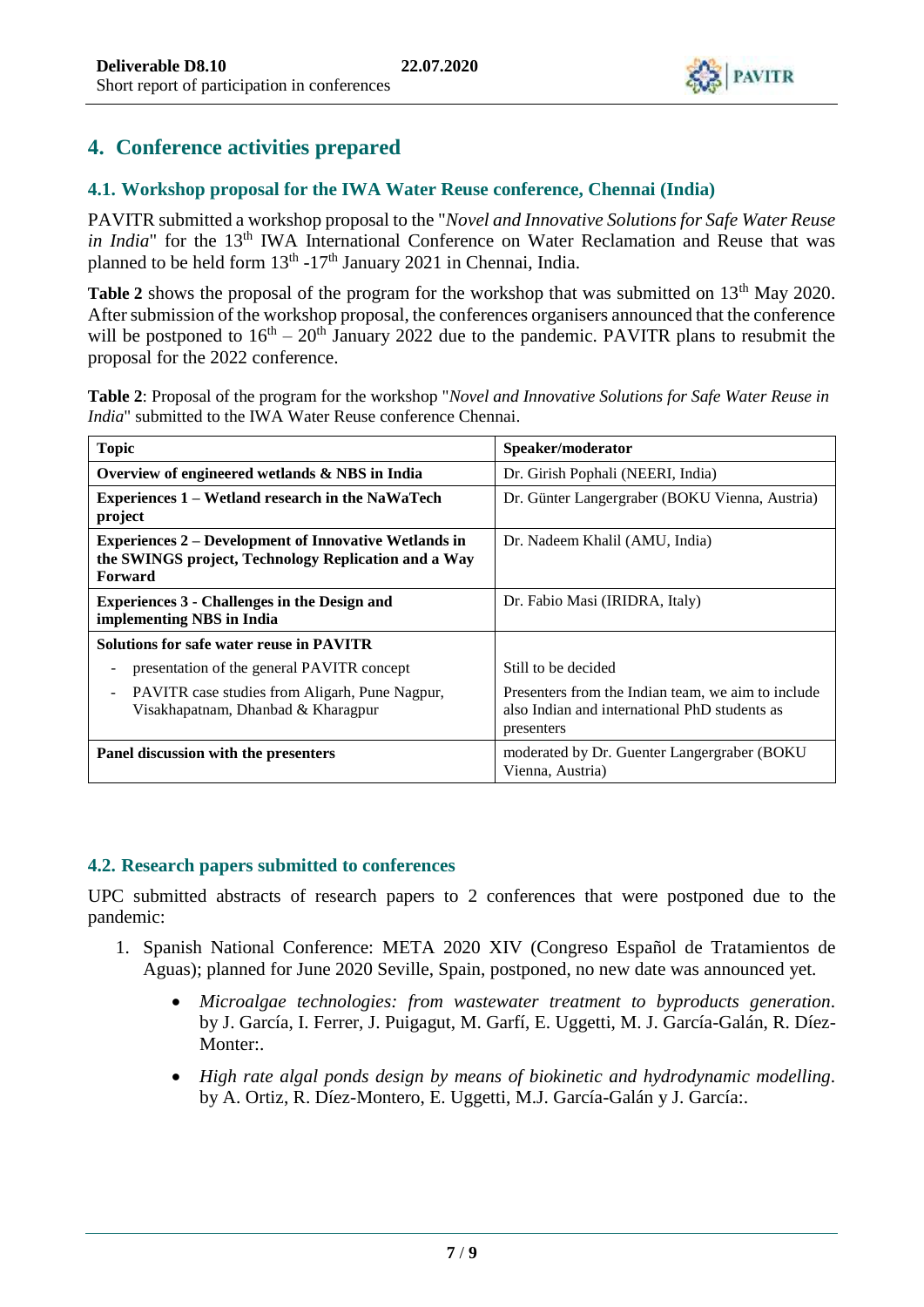

- 2. IWA 17<sup>th</sup> Specialised Conference on Small Water and Wastewater Systems and 9<sup>th</sup> Specialised Conference on Resources Oriented Sanitation; planned for September 2020 in Belo Horizonte, Brazil; postponed to 2021, no new date was announced yet.
	- *Design of a full-scale High Rate Algae Pond assisted by biokinetic and hydrodynamic modelling and simulation.*

by Ortiz, A., Díez-Montero, R., Uggetti, E., García-Galán, M.J., García, J.

 *Optimization of microalgal biomass harvesting and thickening at demonstrative scale.*  by Ortiz, A., Díez-Montero, R., Uggetti, E., García-Galán, M.J., García, J.

## **5. Conference activities planned**

As stated before, a main focus of PAVITR's dissemination activities will be on events held in India or in the neighbouring countries. However, international events in other countries are also within the focus if the topic is closely related to the research in PAVITR.

PAVITR identified already some major conferences at which the results should be presented as well as workshops should be organised:

- 9<sup>th</sup> WETPOL Symposium, 13<sup>th</sup> -17<sup>th</sup> September 2021, Vienna, Austria
- 13<sup>th</sup> IWA International Conference on Water Reclamation and Reuse, 16<sup>th</sup> -20<sup>th</sup> January 2022, Chennai, India (resubmission of the workshop proposal described before)
- 17<sup>th</sup> International Conference of the IWA Special Group on Wetland Systems for Water Pollution Control, November 2022, Bangkok, Thailand (this conference should have been held in Nov.2020 but was postponed)

Besides organising workshops, also conference research papers will be submitted to topic related conferences, e.g. as the above mentioned and postponed conferences

- META 2020 XIV (Congreso Español de Tratamientos de Aguas), Sevilla, Spain
- 17<sup>th</sup> Specialised Conference on Small Water and Wastewater Systems and 9<sup>th</sup> Specialised Conference on Resources Oriented Sanitation (IWA SWWS-ROS), Belo Horizonte, Brazil